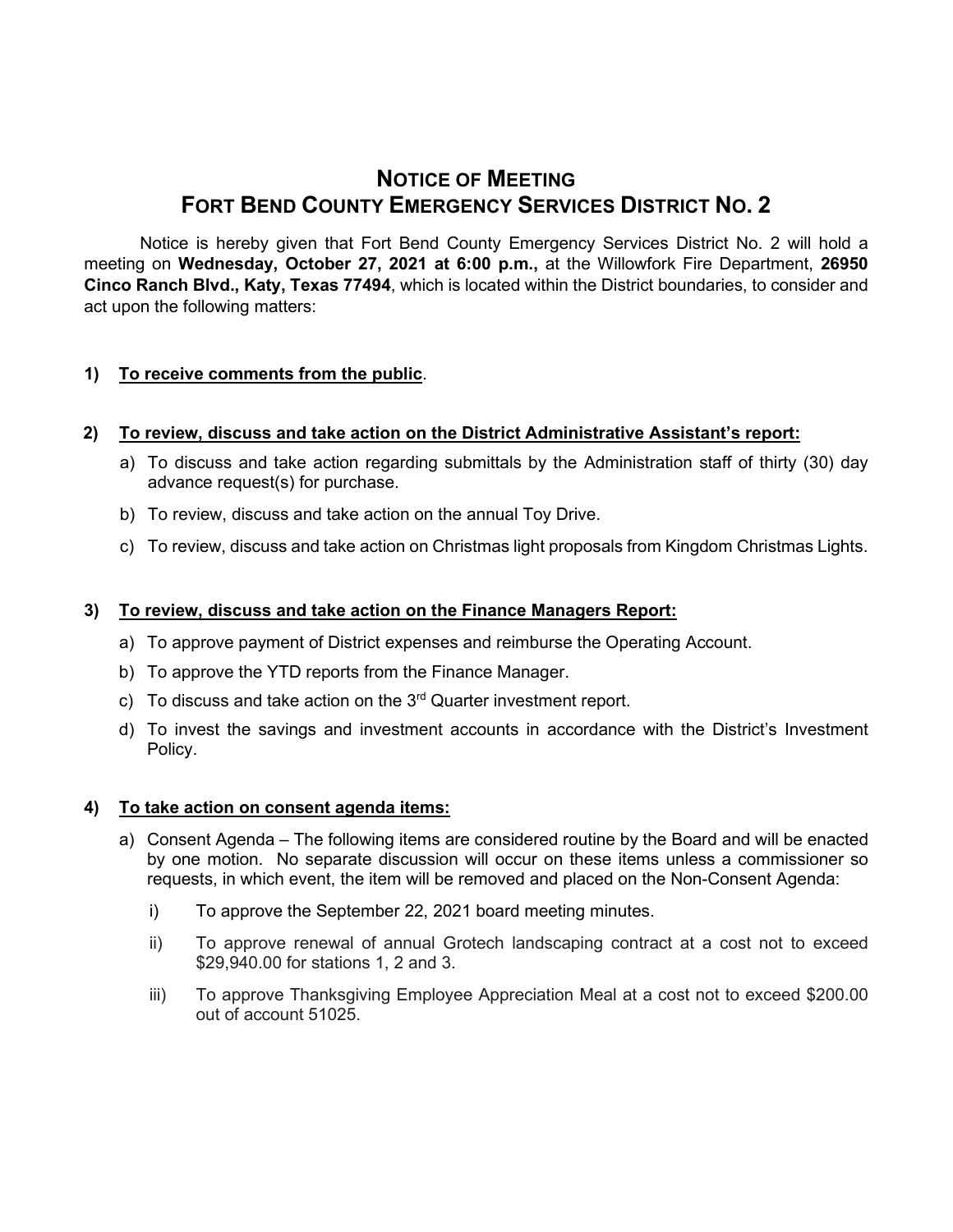Fort Bend County Emergency Services District No. 2 Notice of Regular Board Meeting: October 27, 2021 Page 2

#### **5) To review, discuss and take action on non-consent agenda items:**

a) Items removed from the Consent Agenda.

#### **6) To review, discuss and take action on the Fire Chief's report:**

- a) To review, discuss and take action on approval of expenses related to upcoming firefighting classes, course materials, equipment and related expenditures incurred by the District's service providers for the benefit of the District.
- b) To review, discuss and take action on purchases associated with First arriving software for an amount not to exceed \$6,500.00 with a recurring annual fee of \$2,000.00 from Account #63090, 67760, 67770 and 67790.
- c) To review, discuss and take action on final payment of \$4,119.00 to the Cypress Creek Communications Center from account #54010.
- d) To review, discuss and take action on Workers Compensation Renewal.
- e) To review, discuss and take action on the purchase of 4 sets of bunker gear for 3 new part-time personnel and 1 full time for an amount not to exceed \$14,000.00 from account #59040.
- f) To review, discuss and take action on BCI Medical Insurance Plan for 2021.
- g) To review, discuss and take action on property insurance renewal rates.
- h) To review, discuss and take action on the replacement of the VRLA UPS batteries at a amount not to exceed \$\$3426.30.
- h) To review, discuss and take action on submittals by the Department of thirty (30) day advance request(s) for purchase.

#### **7) To review, discuss and take action on Commissioner matters:**

- a) To confirm the October 30, 2021 strategy meeting and November 17, 2021 Board meeting dates.
- b) To fill vacant board positions.
- c) To review, discuss and take action on the service contract renewal for Harris-Ft Bend County MUDs 1 and 5.